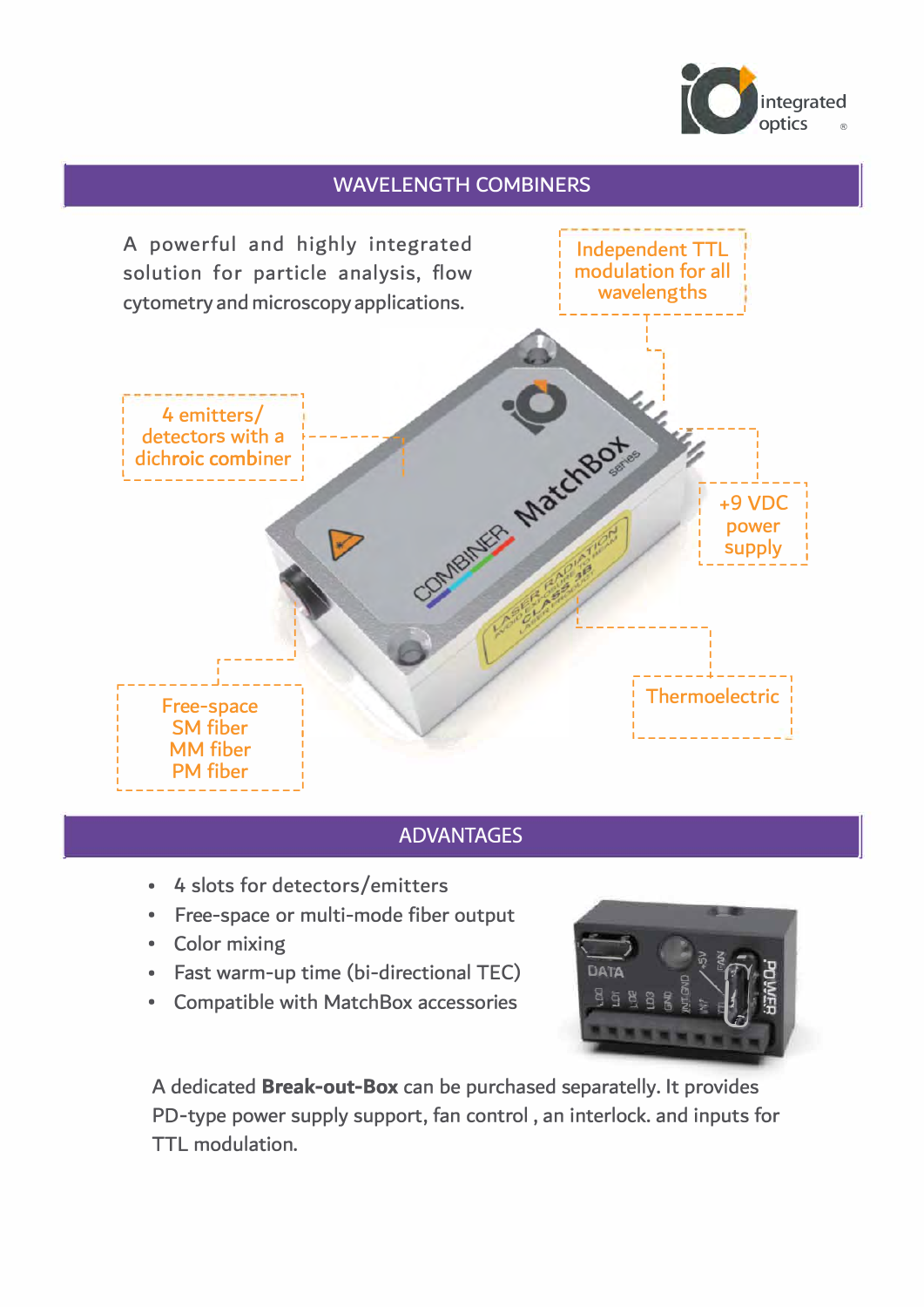#### PART NUMBERS OF COMBINERS



Based on the item code structure there are thousands of different configurations, which are theoretically possible. You are welcome to contact our sales staff in order to get a preliminary evaluation if your target configuration is potentially feasible in the Match Box combiner platform.

## APPLlCATIONS

- Flow cytometry
- Particle analysis
- **Sorting**

|

- Ophthalmology
- **Microscopy**
- Illumination
- **Spectroscopy**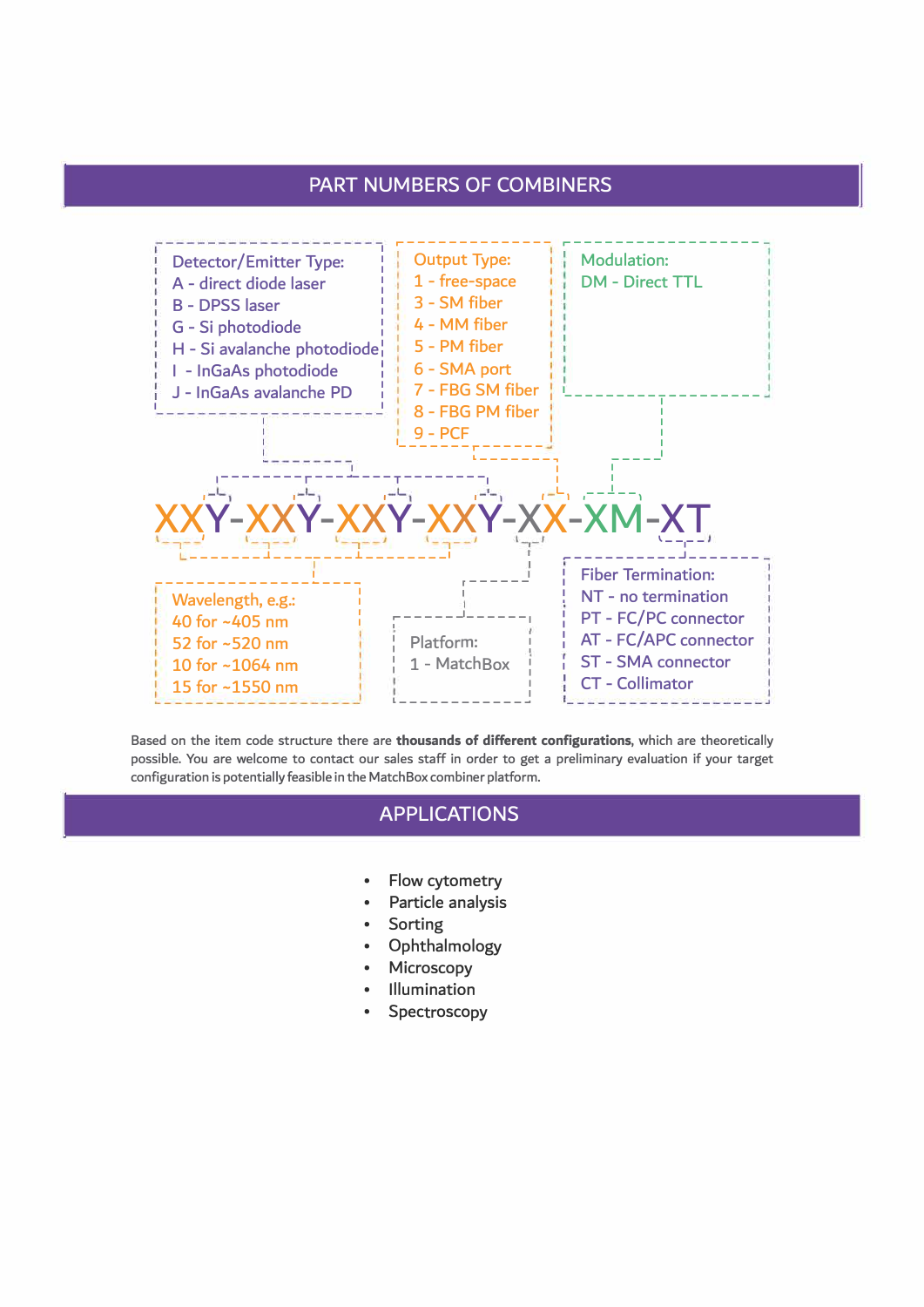# MULTI-WAVELENGTH LASER SPECIFICATIONS

| MULI I-WAVELENG I H LASER SPELIFILATIONS |                          |                                         |                                                |                                                      |                                                                         |                                          |
|------------------------------------------|--------------------------|-----------------------------------------|------------------------------------------------|------------------------------------------------------|-------------------------------------------------------------------------|------------------------------------------|
| Part No.                                 | Wavelength<br>set, nm    | Output power (free-<br>space '-11'), mW | Output power [MM<br>fiber '-14', '-16'),<br>mW | Output power<br>[SM/PM fiber '-13'<br>and '-15'), mW | Power stability,<br>% (RMS, 8<br>$hrs$ <sup>*</sup>                     | Spectral line-<br>width, nm <sup>+</sup> |
| 40A-45A-48A-52A                          | 405<br>445<br>488<br>520 | 120<br>70<br>40<br>100                  | 100<br>50<br>40<br>100                         | 50<br>20<br>20<br>40                                 | Free-space <0.2<br>MM fiber $< 0.5$<br>SM fiber $<$ 1<br>PM fiber $<$ 1 | O.5<br>0.8<br>$\mathbf 1$                |
| 40A-45A-52A-64A                          | 405<br>445<br>520<br>638 | 120<br>70<br>100<br>130                 | 100<br>50<br>90<br>100                         | 50<br>20<br>40<br>50                                 |                                                                         | 0.5<br>0.8<br>1<br>0.7                   |
| 40A-48A-52A-64A                          | 405<br>488<br>520<br>638 | 120<br>40<br>100<br>130                 | 100<br>40<br>90<br>100                         | 50<br>20<br>40<br>50                                 |                                                                         | 0.5<br>1<br>1<br>0.7                     |
| 40A-48A-64A-78A                          | 405<br>488<br>638<br>785 | 120<br>40<br>130<br>120                 | 100<br>40<br>100<br>100                        | 50<br>20<br>50<br>50                                 |                                                                         | 0.5<br>1<br>0.7<br>0.2                   |
| 40A-52A-64A-78A                          | 405<br>520<br>638<br>785 | 120<br>100<br>130<br>120                | 100<br>90<br>100<br>100                        | 50<br>40<br>50<br>50                                 |                                                                         | 0.5<br>$\mathbf{1}$<br>0.7<br>0.2        |

\* Typical performance (full specification available at https://integratedoptics.com/products/wavelength-combiners)<br>Custom: other wavelengths on request: 505 nm, 660 nm, 830 nm, 850 nm, 1064 nm, 1470nm, 1550 nm<br>Note: Produc  $\begin{bmatrix} 0.2 \\ 5 \end{bmatrix}$ 

# **OUTPUT TYPES**

Integrated Optics uses proprietary microoptics assembly technique to assemble tiny optical components inside the MatchBox Combiner. Fiber coupling is permanently carried out inside the box, thus alignment-free operation is ensured.

![](_page_2_Picture_5.jpeg)

![](_page_2_Figure_6.jpeg)

Following output types are available/customizable:

- Collimated Free-space • Line-focussed
	- MM fiber-coupled
	- SM fiber-coupled
	- PM fiber-coupled
		- SMA port